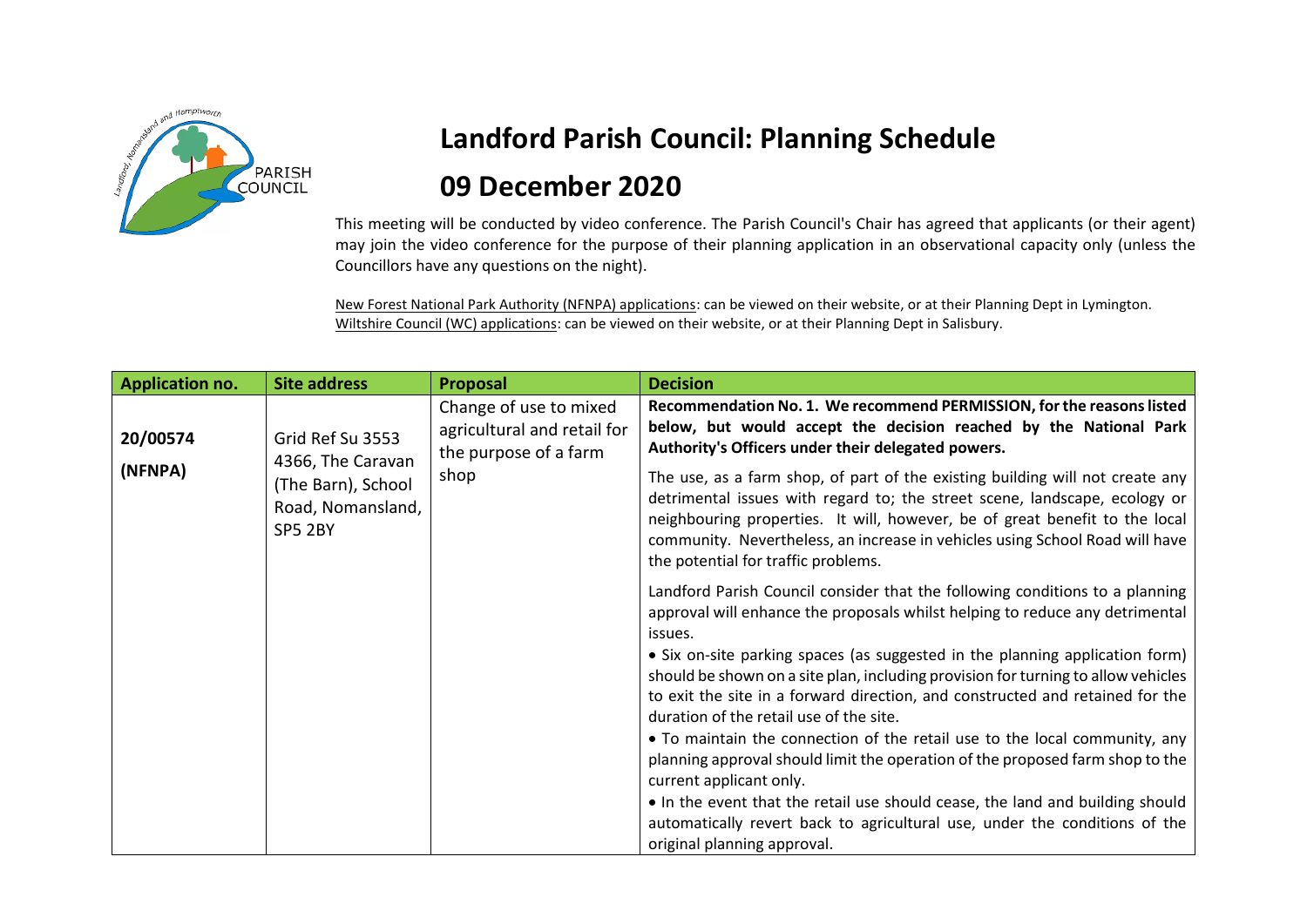|                     |                                                                       |                               | . The opening hours of the proposed farm shop should not extend beyond the<br>times between 9am and 6pm.<br>• Large vehicles visiting the site should be limited to a 6' 6" width restriction<br>(same as the width restriction at the nearby Hants/Wilts boundary on B3079)<br>to prevent unnecessarily large vehicles travelling along School Road.<br>• The activities of the proposed farm shop should be restricted only to sales of<br>home-grown and locally sourced produce.                                                                                                                                                                                                                                                                                                                                                                                                                                                                                                                                                                                                                                                                                                                                                                                                                                                                                                                                                                                                                                                                                                                                                                                                                                                                                                                                                                                                                                                                                                                                                                                                                                                                                                                                                     |
|---------------------|-----------------------------------------------------------------------|-------------------------------|------------------------------------------------------------------------------------------------------------------------------------------------------------------------------------------------------------------------------------------------------------------------------------------------------------------------------------------------------------------------------------------------------------------------------------------------------------------------------------------------------------------------------------------------------------------------------------------------------------------------------------------------------------------------------------------------------------------------------------------------------------------------------------------------------------------------------------------------------------------------------------------------------------------------------------------------------------------------------------------------------------------------------------------------------------------------------------------------------------------------------------------------------------------------------------------------------------------------------------------------------------------------------------------------------------------------------------------------------------------------------------------------------------------------------------------------------------------------------------------------------------------------------------------------------------------------------------------------------------------------------------------------------------------------------------------------------------------------------------------------------------------------------------------------------------------------------------------------------------------------------------------------------------------------------------------------------------------------------------------------------------------------------------------------------------------------------------------------------------------------------------------------------------------------------------------------------------------------------------------|
| 20/00828<br>(NFNPA) | Keepers Cottage,<br>Lyburn Road,<br>Nomansland,<br>Salisbury, SP5 2DE | Outbuilding with room<br>over | Recommendation No. 2. We recommend REFUSAL, for the reasons listed<br>below, but would accept the decision reached by the National Park<br>Authority's Officers under their delegated powers.<br>NFNPA Policy DP37: Outbuildings, requires that such buildings are<br>'proportionate and clearly subservient to the dwelling they are to serve in<br>terms of their design, scale, size, height and massing'. In this application the<br>proposed outbuilding has a footprint of 112m2, compared to the extended<br>dwelling which has a footprint of approximately 69m2. The ridge of the main<br>house and the proposed outbuilding are roughly the same height. Even<br>without taking the existing outbuildings into account, the scale, size, height<br>and massing of the proposed outbuilding does not conform to Policy DP37.<br>When considering the previous application 20/00628 for the alteration and<br>partial re-building of the existing outbuildings, paragraph 11.4 of the planning<br>officer's report states 'The overall footprint of the buildings is extensive and<br>(having regard to the very modest proportions of the cottage) could be<br>considered beyond a size which would be reasonably incidental to the main<br>house.' The construction of the proposed building will only add to the existing<br>excessive range of outbuildings especially when the opportunity to create<br>garage space could have been achieved during the recent alteration and re-<br>building of the existing structures. The block plan accompanying a 2009<br>planning application (09/94744) shows that the outbuildings, at that time,<br>were actually used as garage space.<br>Aerial photographs of the area in 2018 show the proposed site to be a heavily<br>wooded area, whilst in the 2020 equivalent photographs, it shows that the site<br>has now been cleared. With the site located within an Area of Special<br>Landscape Character and an Area of High Ecological Value, as highlighted in<br>the 2009 and 2010 planning application reports, the proposals should be<br>referred to an ecologist, tree specialist and landscape assessor, and their<br>advice included as part of the planning process. |